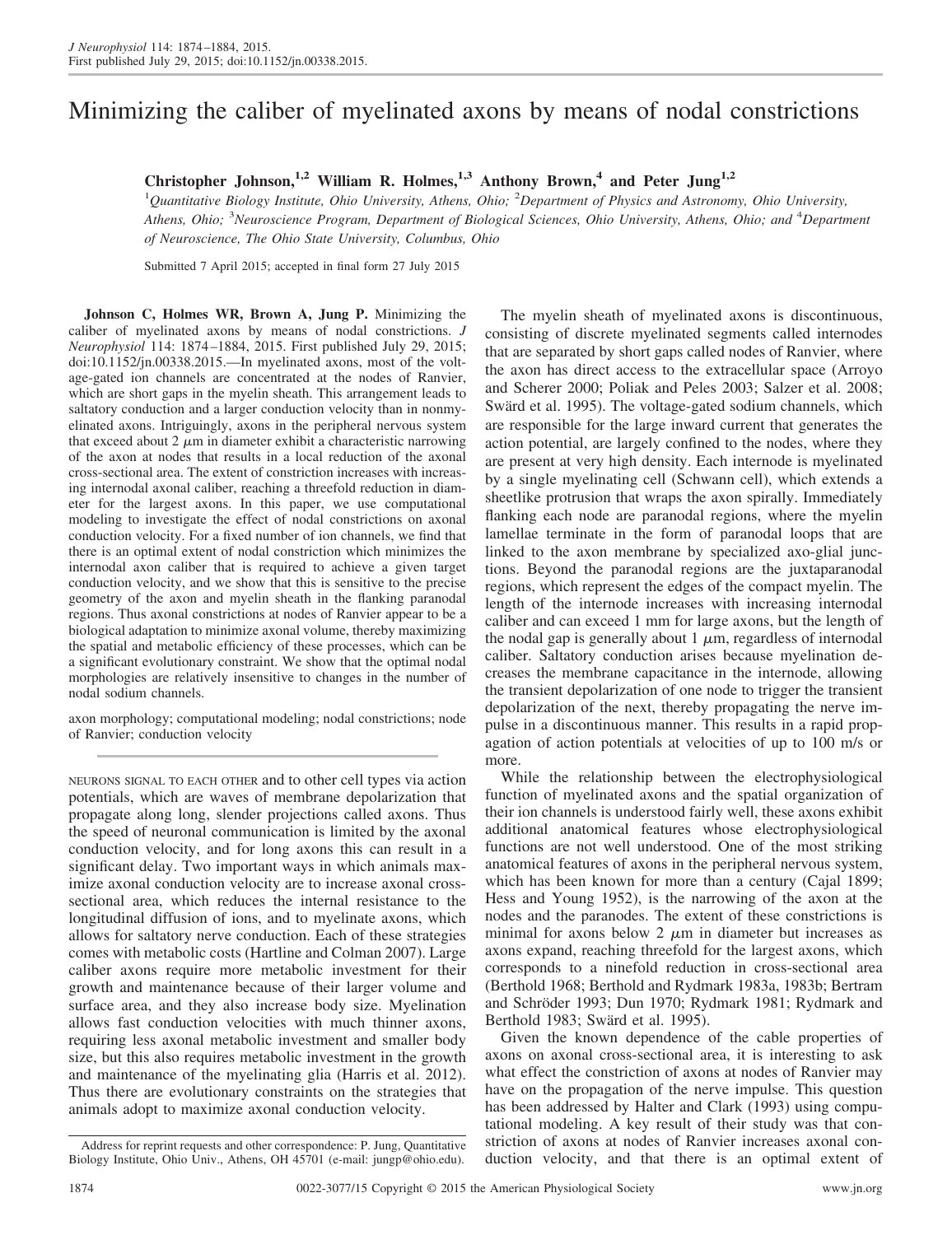constriction at which the conduction velocity is maximal (see Fig. 3 in Halter and Clark 1993). Nodal radius was varied from 0.1  $\mu$ m to about 6  $\mu$ m, which corresponds to a 60-fold increase in nodal membrane surface area (if assumed to be cylindrical). However, the density of sodium channels was kept constant, leading to a corresponding 60-fold increase in the number of sodium channels. Moreover, the finding of an optimum extent of nodal constriction was dependent on the width of the periaxonal space between the axon and the myelin sheath and occurred only if this space was large enough. Hence, from this study, we do not know what the sole influence of nodal morphology is on conduction velocity. To address this, we have used computational modeling to investigate the influence of nodal morphology on axonal conduction velocity assuming a fixed number of sodium channels.

### **METHODS**

We used a cable-equation-based representation of a myelinated axon to study the dependence of conduction velocity on nodal, paranodal and juxtaparanodal axonal morphology. Berthold and Rydmark (1983a) compiled detailed information on the anatomy of nodes of Ranvier and their surrounding paranodal elements in feline spinal nerve root fibers. They divided the myelinated axon into four distinct regions, termed NODE, MYSA ("myelin sheath attachment"), FLUT ("fluted region") and STIN ("stereotyped internode"). In modern terminology, the STIN corresponds to the internode where the axon is tightly ensheathed by myelin. The FLUT corresponds to the juxtaparanodal region where the voltage-gated potassium channels are localized, and the MYSA corresponds to the paranodal regions, where the myelin lamellae terminate in paranodal loops. Along the paranode, the axon diameter drops sharply to about 30 –50% of its diameter in the internode (Berthold and Rydmark 1983a). The node of Ranvier is a  $1$ - $\mu$ m bare segment between the paranodes. The axon in this region has a barrellike shape, bulging slightly in the center relative to its proximal and distal ends (Rydmark and Berthold 1983). While the axon's juxtaparanodal regions were originally described to have a tapering diameter, more recent studies using freeze-substitution electron microscopy reveal a constant juxtaparanodal diameter, with tapering occurring in the paranodal regions (Okamura and Tsukita 1986; Sosinsky et al. 2005). In this paper, we will refer to these regions as INTER (internode), JUXTA (juxtaparanode), PARA (paranode) and NODE (node itself) as shown in Fig. 1.

Previous studies of electrical phenomena in myelinated nerve fibers have used geometric representations that explicitly defined sections of the axon corresponding to the nodal, paranodal, juxtaparanodal and internodal compartments (Halter and Clark 1993; McIntyre et al. 2002; Okamura and Tsukita 1986; Sosinsky et al. 2005). The geometry of the models in Halter and Clark (1993) and Nygren and Halter (1999) is based on the anatomical data provided in Berthold and Rydmark (1983a). Their models are multicable models, which consider that current flows radially across the axon membrane and the myelin, and longitudinally down the axon, the periaxonal space, and the extracellular space. McIntyre et al. (2002) used a similar doublecable model but without the longitudinal current flow in the extracellular space. Given the large resistance of the myelin, little transmembrane potassium current is conducted across the myelin. Consequently, we replaced the double-cable model in McIntyre et al. (2002) (see their Fig. 1) by a single-cable model with the axon and myelin capacitance in series (Fig. 1), and we accounted for the resistance of the periaxonal space with a reduced potassium conductance per channel.

The resulting single-cable model was implemented using the NEU-RON software package, version 7.2 (Carnevale and Hines 2006; Hines and Carnevale 1997). NEURON's default implicit integration



Fig. 1. The single-cable model. We simulated a generic axon fiber, consisting of 30 repeating INTER-JUXTA-PARA-NODE-PARA-JUXTA-INTER sections. Nodes contained fixed numbers of sodium channels ( $5 \times 10^3$ ,  $1.5 \times 10^4$ , or  $2.5 \times 10^4$ ), which have fast Na<sup>+</sup> membrane dynamics and a linear leak conductance. JUXTA sections contained fast-gated potassium channels. While all sections contained a membrane capacitance in parallel with their respective conductance, nonnodal regions contained two capacitors in series, one representing the myelin capacitance  $C_{\text{myelin}}$ , and the other representing the membrane capacitance  $C_{\text{mem}}$ . The figure is not to scale. INTER, internode; JUXTA, juxtaparanode; PARA, paranode; and NODE, node itself.

method was applied with a time-step of 0.5  $\mu$ s. We designed an axon model consisting of 30 identical axon sections. Each fiber section was composed of a node (NODE), a paranodal region (PARA), a juxtanodal region (JUXTA), and a central internodal region (INTER). These regions were organized in a sequential INTER-JUXTA-PARA-NODE-PARA-JUXTA-INTER structure (Fig. 1). The length of PARA was fixed at 4  $\mu$ m, JUXTA at 75  $\mu$ m and the NODE at 1  $\mu$ m.

To simulate the barrellike shape of the axon in the NODE region, we used the experimental measurements of Rydmark and Berthold (1983) in which the maximum height of the nodal outbulging *h* was found to vary inversely with respect to nodal diameter  $D_n$ . Merging their data for nodes in dorsal and ventral nerve roots, we obtained the least squares fit  $h/D_n = 0.162 \exp(-0.395 \cdot D_n)$ . In our simulations, we used this formula to determine  $h$  for a given nodal diameter  $D_n$  and then modeled the bulge by assigning the NODE region a uniform diameter  $D_n + 2h$ . A correlation between the bulging and the nodal diameter was also found in Okamura and Tsukita (1986).

For the tapering of the myelin and the fiber/axonal diameters along the PARA from JUXTA to NODE, we used three different geometries (see Fig. 2*A*). The first geometry was a linear taper, in which the axon diameter and fiber diameter decreased linearly. The second geometry was a nonlinear taper in which the fiber diameter decreased slowly initially and then more rapidly near the NODE, and the axonal diameter decreased rapidly initially and then more slowly near the NODE. In this case, the fiber diameter in the PARA region was modeled as a sinusoid  $D_{\text{fiber}}^{\text{PARA}}(x) = (D_{\text{fiber}} - D_{\text{node}}) \cdot \sin(\pi x / 2L_{\text{PARA}})$  +  $D_{\text{node}}$ , where  $x = 0$  at the NODE,  $x = L_{\text{PARA}}$  at the JUXTA-side of PARA, and  $L_{\text{PARA}} = 4 \mu \text{m}$ .  $D_{\text{fiber}}$  is the fiber diameter in the INTER,  $D_{\text{node}}$  is the nodal diameter, and  $L_{\text{PARA}}$  is PARA length. The corresponding axon diameter was modeled as an exponential function  $\hat{D}_{\text{axon}}^{\text{PARA}}(\vec{x}) = D_{\text{min}} \cdot \exp[(x/L_{\text{PARA}}) \cdot \ln(D_{\text{axon}}/D_{\text{min}})]$ , where  $D_{\text{min}}$  is the smallest diameter of the axon next to the NODES ( $x = 0$ ), and  $D_{\text{axon}}$ is the axon diameter in the INTER  $(x = L_{\text{PARA}})$ . The third geometry was an abrupt steplike narrowing of the axon diameter at the JUXTA: PARA interface. In each of the three different geometries, the myelin thickness along the PARA was taken as the difference between the corresponding fiber diameter and axon diameter,  $2\Delta_{\text{myelin}}^{\text{PARA}}(x)$  =  $D_{\text{fiber}}^{\text{PARA}}(x) - D_{\text{axon}}^{\text{PARA}}(x).$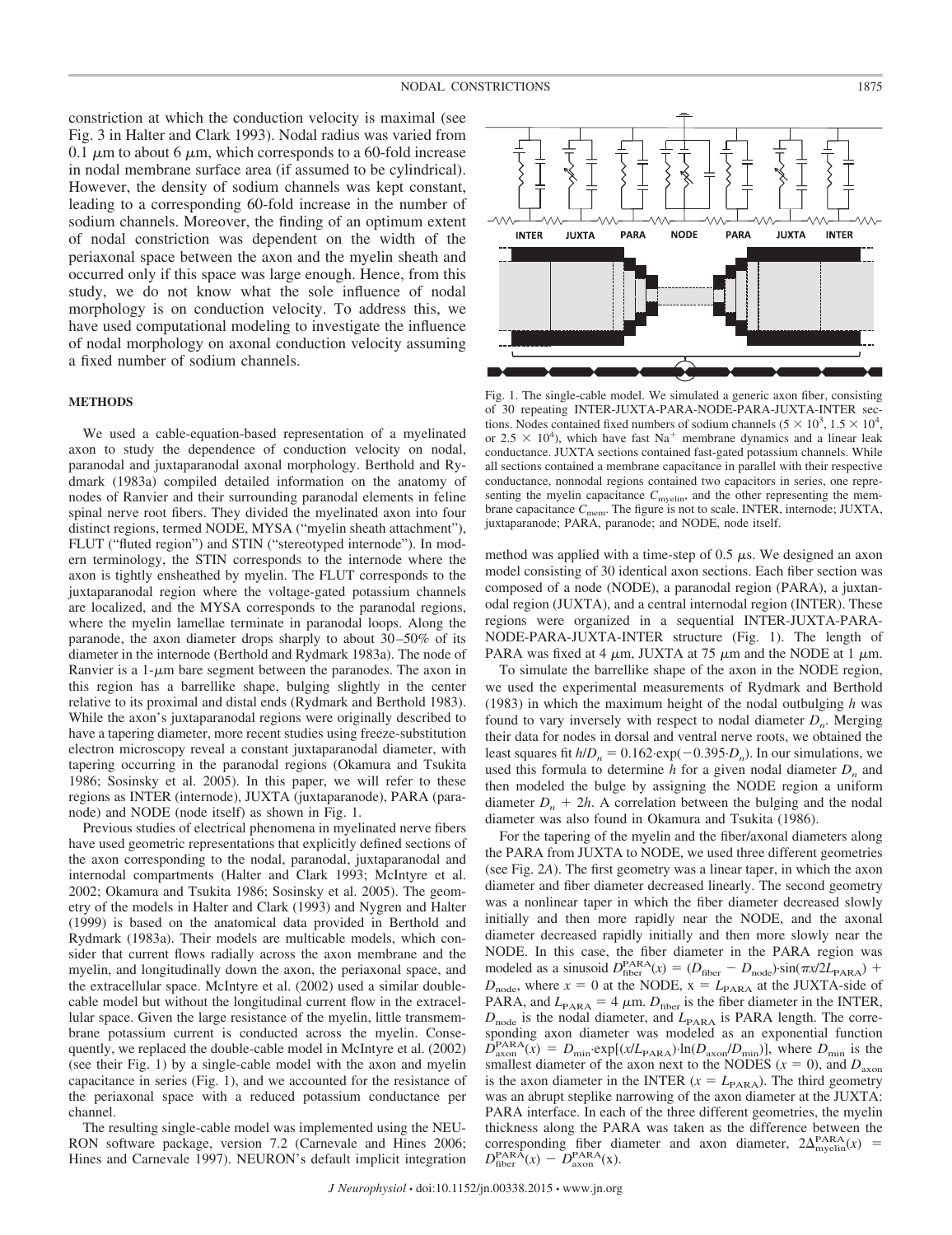

Fig. 2. Representation of the node and internode regions. *A*: the three tapering designs of the axons and the myelin around the nodes of Ranvier used in this study. *B*: the cylindrical capacitor model for the internode. The axon fiber consists of the axon (the inner core) with diameter  $D_{\text{axon}}$ , the membrane with thickness  $\Delta_{\text{mem}}$ , and a layer of myelin of thickness  $\Delta_{\text{myelin}}$  generating the outer cylinder. The fiber diameter  $D_{\text{fiber}}$  is then determined by  $D_{\text{fiber}} = D_{\text{axon}} + 2$  $\Delta_{\text{mem}} \, + \, 2 \, \, \Delta_{\text{myelin}} \, \approx \, D_{\text{axon}} \, + \, 2 \, \, \Delta_{\text{myelin}}.$ 

The internodal region's capacitance was modeled as an equivalent capacitance for two capacitors in series: one representing the intracellular-to-membrane boundary, and the other representing the membrane-to-myelin boundary (see Fig. 2*B*). Each region was treated as a cylindrical conductor, whose capacitance per unit length was given by

$$
\frac{C}{L} = \frac{2\pi\epsilon_0\epsilon_r}{\ln(D_{\text{out}}/D_{\text{in}})}
$$
 (1)

where  $D_{\text{out}}$  is the diameter of the outer cylinder,  $D_{\text{in}}$  is the diameter of the inner cylinder,  $\varepsilon_0$  is the permittivity of empty space, and  $\varepsilon_r$  is the relative dielectric constant (Griffith 2013).

For the capacitor representing the plasma membrane of the axon, the diameters of the outside and inside cylinders are much larger than their difference, i.e., the membrane thickness  $\Delta_{\text{mem}}$ . Expanding the logarithm, i.e.,  $\ln(D_{\text{out}}/D_{\text{in}}) = \ln[(D_{\text{axon}} + 2 \Delta_{\text{mem}})/D_{\text{axon}}] \approx 2$  $\Delta_{\text{mem}}/D_{\text{axon}}$ , yields then, for the capacitance per length,

$$
\widetilde{C}_{\text{mem}} \equiv \frac{C_{\text{mem}}}{L} = \varepsilon_{\text{mem}} \varepsilon_0 \pi \frac{D_{\text{axon}}}{D_{\text{mem}}} \tag{2}
$$

and for the specific capacitance of the membrane (capacitance per unit area)  $c_{\text{mem}} = \tilde{C}_{\text{mem}}/(\pi D_{\text{axon}}) = \varepsilon_{\text{mem}} \varepsilon_0 / D_{\text{mem}}$ , which for a typical value of  $\varepsilon_{\text{mem}}$  gives the commonly used value 1  $\mu$ F/cm<sup>2</sup>. We used this value for the specific capacitance of the plasma membrane at the NODE and INTER.

In the INTER, the additional capacitor in series with the membrane capacitor has a capacitance per length given by

$$
\widetilde{C}_{\text{myelin}} \equiv \frac{C_{\text{myelin}}}{L} = \frac{2\pi\epsilon_0 \epsilon_{\text{myelin}}}{\ln(D_{\text{fiber}}/D_{\text{axon}})}
$$
(3)

where  $D_{\text{fiber}}$  is the diameter of the entire fiber (axon and myelin sheath),  $D_{\text{axon}}$  is the diameter of the axon (we neglected the membrane thickness), and  $\varepsilon_{\text{myelin}}$  is the relative dielectric constant of the myelin. Reported values for the relative dielectric constant of the myelin range from 5 to 15 (Basser and Roth 1991; Min et al. 2009). In this study we choose  $\varepsilon_{\text{myelin}} = 10$ . The specific capacitance of the myelin,  $c_{\text{myelin}}$ , is then given by  $c_{\text{myelin}} = \tilde{C}_{\text{myelin}}/(\pi D_{\text{fiber}})$ .

To determine the diameter of the fiber  $D_{\text{fiber}}$  for a given axon diameter, we generated a linear regression of the reported data (Berthold et al. 1983), i.e.

$$
D_{\text{axon}} = 0.666 \cdot D_{\text{fiber}} - 0.429 \ \mu \text{m} \tag{4}
$$

which we used as a lookup table. The corresponding myelin capacitance,  $\tilde{C}_{\text{myelin}}$ , then follows from *Eq.* 3.

For the computational modeling, we needed the capacitance per length for our double capacitor model (see Fig. 2*B*). Combining *Eqs. 2* and *3*, and dividing by the circumference of the fiber, the specific equivalent capacitance is obtained as

$$
c_{\text{eq}} = \frac{\widetilde{C}_{\text{eq}}}{\pi D_{\text{fiber}}} = \frac{c_{\text{myelin}}}{1 + \left[ \left( \frac{C_{\text{myelin}}}{L} \right) / \left( \frac{C_{\text{mem}}}{L} \right) \right]} = \frac{c_{\text{myelin}}}{1 + \frac{c_{\text{myelin}} D_{\text{fiber}}}{c_{\text{mem}} D_{\text{axon}}}}
$$
(5)

where  $c_{\text{myelin}}$  and  $c_{\text{mem}}$  are the specific myelin and membrane capacitances, respectively.

Replacing  $D_{\text{fiber}}/D_{\text{axon}}$  using *Eq. 3*, we finally find

$$
c_{\text{eq}} = \frac{c_{\text{myelin}}}{1 + \frac{c_{\text{myelin}}}{c_{\text{node}}} \exp\left(\frac{2\varepsilon_0 \varepsilon_{\text{myelin}}}{D_{\text{fiber}}c_{\text{myelin}}}\right)} \tag{6}
$$

where we have assumed that the specific capacitance of the NODE compartment  $c_{\text{node}}$  is equal to the specific capacitance of the membrane capacitor in the INTER. Given the fiber diameter, we used this expression for the specific capacitance of the fiber.

We defined the number of sodium channels as  $N_{\text{Na}}$  and the number of potassium channels as  $N_K$ . Then  $N_{\text{Na}}$  sodium ion channels with a conductance of  $g_{\text{Na}} = 20 \text{ pS}$  each were placed in the NODE region, and  $N_K$  potassium ion channels with a conductance of  $g_K = 20 \text{ pS}$ were placed in the JUXTA region (Rasband and Shrager 2000). The conductance and voltage-dependent dynamics were modeled using the Hodgkin-Huxley framework (Hodgkin and Huxley 1952). The sodium and potassium currents are given by

$$
J_{\text{Na}} = N_{\text{Na}} g_{\text{Na}} n_1^3 \text{n}_2 (V - V_{\text{Na}}),
$$
  
\n
$$
J_K = N_{\text{K}} g_{\text{K}} n_3^4 (V - V_{\text{K}})
$$
\n(7)

where  $V_{\text{Na}}$  and  $V_{\text{K}}$  denote the sodium and potassium reversal potentials, *V* the membrane potential, and  $n_1$ ,  $n_2$ ,  $n_3$  gating variables satisfying the set of differential equations

$$
\frac{dn_i}{dt} = \alpha_i(V)(1 - n_i) - \beta_i(V)n_i
$$
\n(8)

where  $\alpha_i(V)$  and  $\beta_i(V)$  are defined as in McIntyre et al. (2002).

$$
\alpha_1 = \frac{6.57(V + 20.4)}{1 - \exp\left(-\frac{V + 20.4}{10.3}\right)}, \alpha_2 = \frac{-0.34(V + 114)}{1 - \exp\left(\frac{V + 114}{11}\right)},
$$
  

$$
\alpha_3 = \frac{0.0426(V + 83.2)}{1 - \exp\left(-\frac{V + 83.2}{1.1}\right)}
$$
  

$$
\beta_1 = \frac{-0.304(V + 25.7)}{1 - \exp\left(\frac{V + 25.7}{9.16}\right)}, \beta_2 = \frac{12.6}{1 + \exp\left(-\frac{V + 31.8}{13.4}\right)},
$$
  

$$
\beta_3 = \frac{-0.0824(V + 66)}{1 - \exp\left(\frac{V + 66}{10.5}\right)}
$$

A leak current density of the form

$$
j_{\text{leak}} = g_{\text{leak}} \left( V - V_{\text{leak}} \right) \tag{10}
$$

was added to the nodal compartment, with leak conductance  $g_{\text{leak}} =$ 0.007 S/cm2 (McIntyre et al. 2002).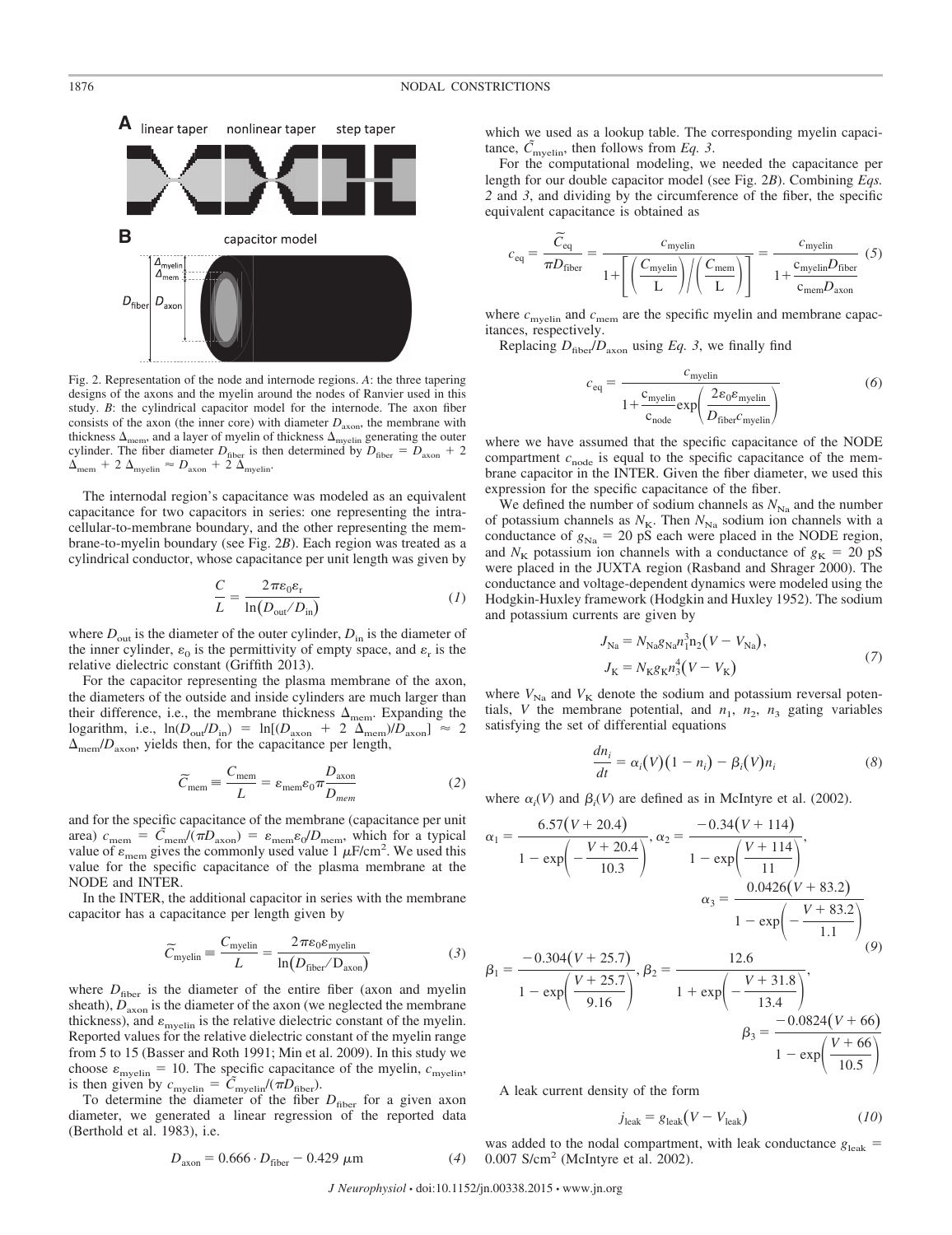## **RESULTS**

We first examined the role of nodal diameter on conduction velocity with the number of ion channels and all other parameters held constant. We used the above-mentioned singlechannel conductances and took the number of potassium channels in the JUXTA region to be 250, which is within the range of numbers extracted from previous work (McIntyre et al. 2002). The NODE specific capacitance was chosen to be 1  $\mu$ F/cm<sup>2</sup>. A current stimulus, between 1 nA and 5 nA, was then applied in the first NODE region, triggering a healthy action potential, and average conduction velocities were calculated by measuring time for an action potential to pass from *node 5* to *node 25*. Conduction velocity as a function of nodal diameter is shown in Fig. 3 for  $5 \times 10^3$  (*A*),  $1.5 \times 10^4$  (*B*), and 2.5  $\times$  $10<sup>4</sup>$  (*C*) nodal sodium ion channels, each for a range of fiber

diameters (diameter of internodal axon plus myelin sheath) with linear tapering of both the axon and myelin sheath in the PARA. For a given fiber diameter, the conduction velocity increases with increasing nodal diameter until it reaches a maximum velocity and then decreases with increasing nodal diameter. At a fixed nodal diameter, the conduction velocity is invariably larger for larger fiber diameters. The dashed curves in Fig. 3, *A*–*C*, denote the conduction velocities for unconstricted axons, i.e., when the internodal and nodal diameters are identical. The thick solid lines are the curves for the maximal velocities, which vary linearly with respect to fiber diameter. This indicates that the optimal nodal diameter increases with increasing fiber diameter. For comparison, we show in Fig. 3*D* the conduction velocity vs. nodal diameter for three different fiber diameters, keeping the NODE sodium channel density



Fig. 3. Analysis of velocity gain using a linear paranodal taper. The conduction velocity is plotted vs. nodal diameter for values of fiber diameter (internode plus twice the myelin thickness) ranging from 4  $\mu$ m to 20  $\mu$ m (indicated below each line) and  $5 \times 10^3$  nodal sodium channels (*A*),  $1.5 \times 10^4$  nodal sodium channels  $(B)$ , and  $2.5 \times 10^4$  nodal sodium channels (*C*). The numbers below the curves indicate the fiber diameters. The dashed lines indicate velocities for unconstricted axons, i.e., where the nodal and internodal axon diameters are identical. The thick solid lines indicate the maximum conduction velocity for each fiber diameter. The *insets* in *A*–*C* indicate the percentage gain of conduction velocity compared with an unconstricted axon. In *D*, we show the conduction velocity as a function of the nodal diameter for three values of the fiber diameter with a constant specific sodium conductance of  $g_{\text{Na}} = 3.0$  S/cm<sup>2</sup>, i.e., when the numbers of nodal sodium channels increase linearly with the nodal diameter. The *inset* displays the linear tapering of the axon and myelin sheath in the PARA region.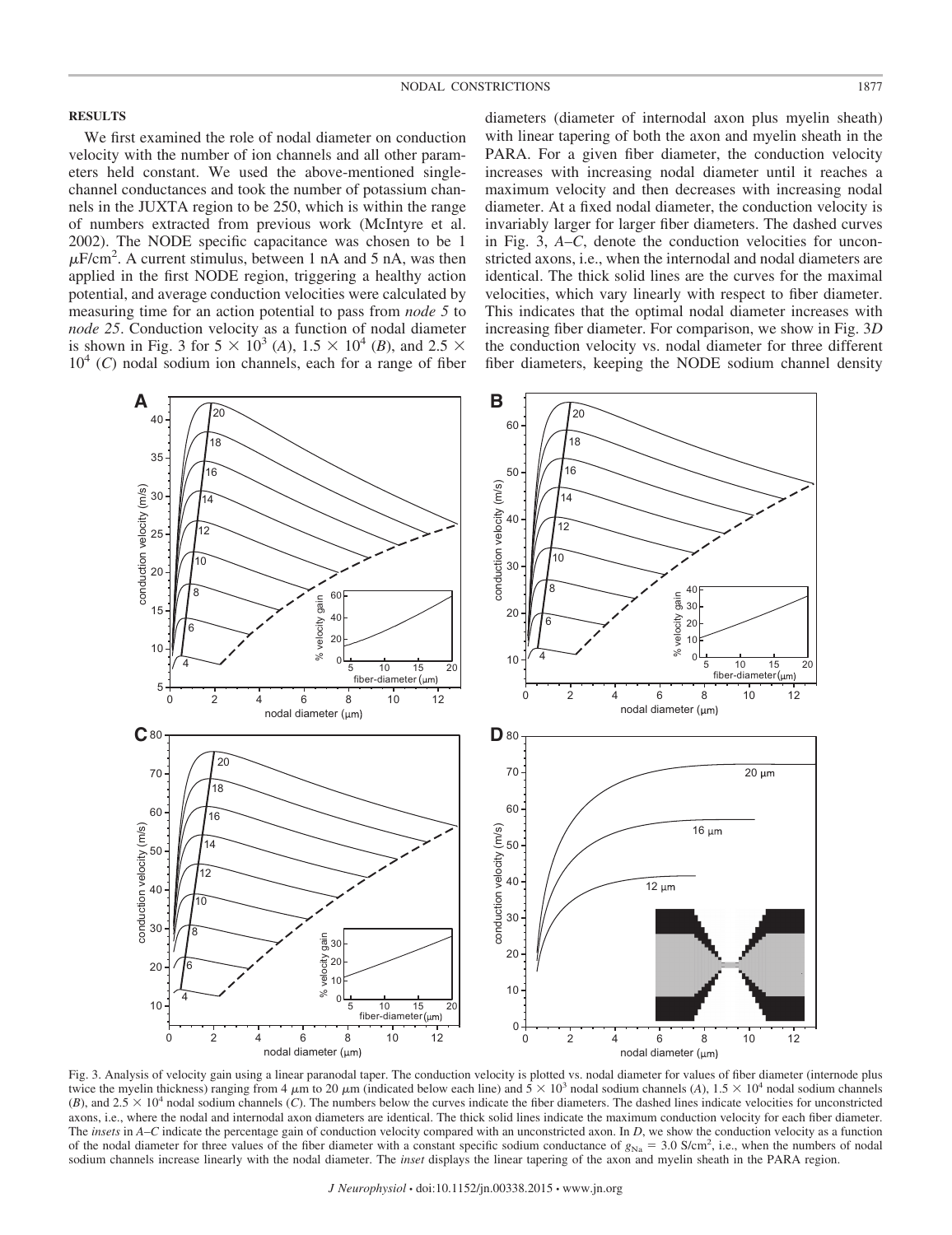and JUXTA potassium channel density constant so as to yield conductances of  $g_{\text{Na}} = 3$  S/cm<sup>2</sup> and  $g_K = 1.64 \times 10^{-4}$  S/cm<sup>2</sup>, respectively. The potassium channel conductance was based on the value of  $g_K = 0.08$  S/cm<sup>2</sup> used in McIntyre et al. (2002), but adjusted to account for the fact that in our model the potassium channels are distributed over a longer and fatter JUXTA (i.e., at a lower density) compared with the NODE. In agreement with the findings in Halter and Clark (1993) for a vanishingly small periaxonal space, we found a monotonic increase in conduction velocity and no optimal nodal constriction.

The emergence of a maximal conduction velocity at an optimal nodal diameter can be explained as follows. For decreasing and vanishingly small nodal diameters, the conduction velocity will decrease to zero because of the increasing intra-axonal resistance. Conversely, for increasing nodal diameters, the total nodal capacitance will increase, resulting in a slower action potential upstroke and hence a smaller conduction velocity. These two opposing trends result in the observed peak for the conduction velocity. In support of this interpretation, we did not observe optimal nodal diameters if we kept the nodal capacitance artificially constant as we increased the nodal diameter (data not shown).

To better quantify the gain in conduction velocity due to axonal constriction at nodes of Ranvier, we calculated the increase in the conduction velocity for a fiber with an optimal nodal constriction compared with an equivalent fiber with no nodal constriction [i.e., when  $D_{\text{node}} = D_{\text{internode}}$  (dashed lines in Fig. 3, *A*–*C*)] and then plotted this increase vs. the fiber diameter (see *insets* in Fig. 3, *A*–*C*). We found that larger fibers exhibit a larger gain in conduction velocity than smaller fibers. For fibers of 20  $\mu$ m diameter, the gain was 60% in the case of  $5 \times 10^3$  nodal sodium channels (see *inset* in Fig. 3A). Generally, the smaller the number of nodal sodium channels, the larger the velocity gain.

From Fig. 3 we observe that a given conduction velocity can be obtained generally with two different nodal diameters given a specific value of the fiber diameter. This raises the question of what cable morphologies are associated with a given target

conduction velocity. To address this, we calculated the isoconduction velocity contour lines in the two-dimensional Cartesian plane of internodal vs. nodal diameters. Such curves are shown in Fig. 4 for target conduction velocities ranging from 10 m/s to 75 m/s and  $5 \times 10^3$  (*A*),  $1.5 \times 10^4$  (*B*), and  $2.5 \times 10^4$  (*C*) nodal sodium channels. Starting with an unconstricted axon (dashed lines), i.e., when the nodal diameter is equal to internodal diameter, a decrease in the nodal diameter also allows a decrease in the internodal diameter, although by a smaller amount, until a minimum is reached. The minima of the curves in Fig. 4 represent the fiber morphologies that yield a given target conduction velocity with the smallest internodal diameter and hence with the smallest possible fiber diameter. With further decreases in nodal diameter, the required internodal diameter increases again. Thus nodal constrictions allow axons, with a constant number of ion channels, to reduce their volume without any loss in electrical performance (specifically conduction velocity). To quantify the space-savings, we plot in the *insets* of Fig. 4 the percentage increase in the fiber volume (axon plus myelin sheath), i.e., the spatial cost, that is necessary for an unconstricted axon to achieve the same conduction velocity as an axon with optimal nodal constrictions. The largest benefit of nodal constriction (i.e., the highest spatial cost for an unconstricted axon) is found for the smallest number of nodal sodium channels (compare the *insets* in Fig. 4, *A*–*C*).

The thick solid lines connecting the minima in Fig. 4 indicate optimal fiber morphologies in terms of space usage. Since a minimal internodal diameter in Fig. 4 is the smallest possible internodal diameter for the axons to conduct at a given velocity, this conduction velocity must also be the maximum of the graph in Fig. 3 if plotted for that minimal internodal diameter. In more mathematical terms, if the conduction velocity as a function of nodal diameter *x* and internodal diameter *y* is denoted by  $v(x, y)$ , the contour lines in Fig. 4 are characterized by  $dv = (\partial v/\partial x)dx + (\partial v/\partial y)dy$  or equivalently  $y'(x) =$  $-(\partial v/\partial x)/(\partial v/\partial y)$ . The maximum of the conduction velocity *v* as a function of the nodal diameter *x* at a fixed internodal diameter *y* occurs when  $\partial v/\partial x = 0$ , i.e., exactly at the same



Fig. 4. Analysis of space cost using a linear paranodal taper. We show the contour lines of constant conduction velocity on the Cartesian plane of internodal axon diameter vs. nodal diameter for a range of conduction velocities and  $5 \times 10^3$  nodal sodium channels (*A*),  $1.5 \times 10^4$  nodal sodium channels (*B*), or  $2.5 \times 10^4$ nodal sodium channels (*C*). The numbers below the lines indicate the target conduction velocities. The nodal and internodal diameters are identical on the dashed line. The thick solid lines indicate fiber morphologies with the minimal internodal axon diameter for the given target conduction velocities. The *insets* indicate the percentage increase in volume (i.e., spatial cost) for an unconstricted axon (internodal diameter = nodal diameter) compared with an axon with optimal nodal constrictions.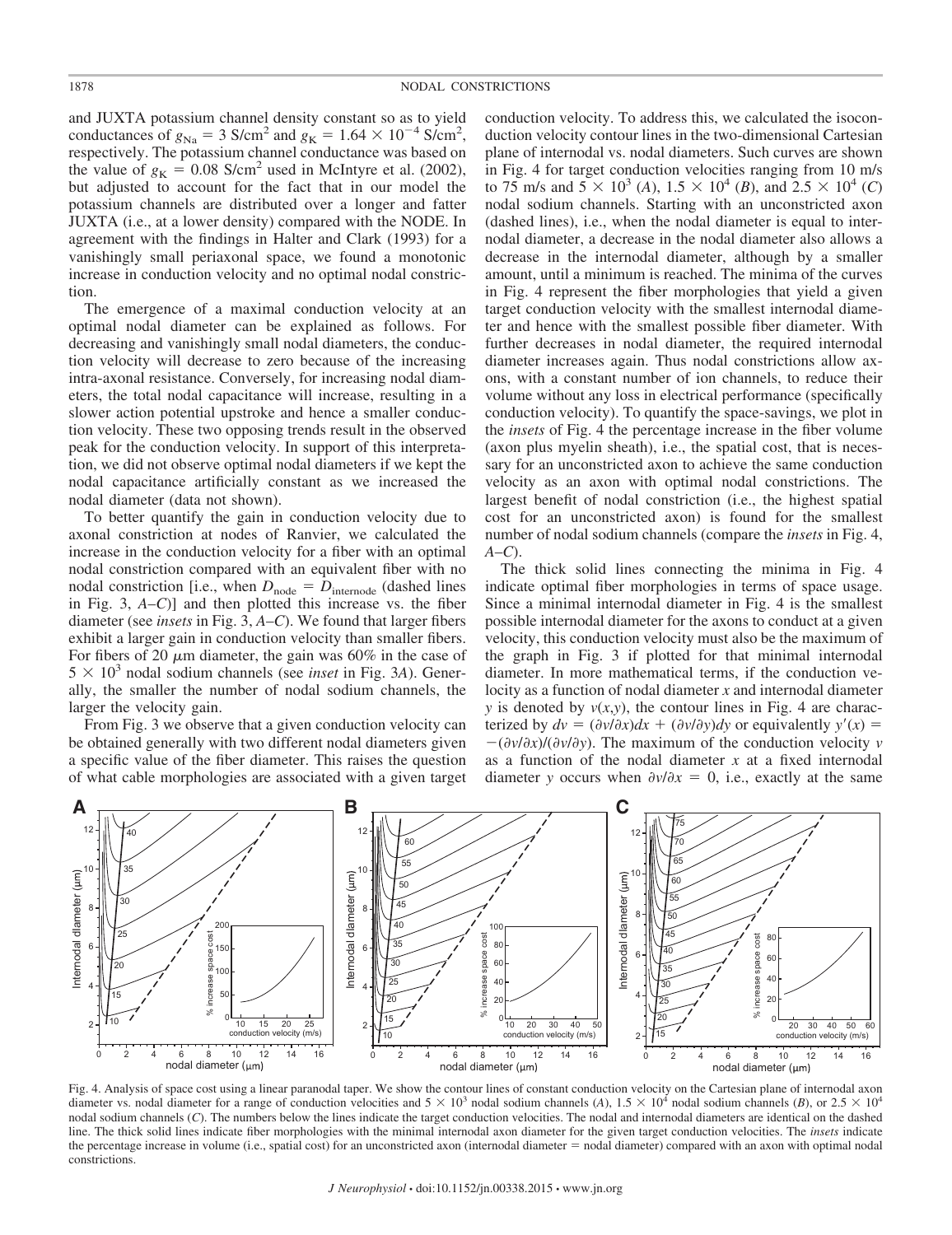nodal diameter where the contour lines in Fig. 4 exhibit a minimum. For example, from Fig. 4*C* we find for a target velocity of 55 m/s an optimal morphology with an internodal diameter of 9  $\mu$ m and a nodal diameter of 1.5  $\mu$ m. The corresponding fiber diameter can be obtained from *Eq. 4* as  $D_{\text{fiber}} = 14.2 \mu \text{m}$ . Consistent with this, we find in Fig. 3*C* that the maximum conduction velocity of a  $14-\mu m$  fiber is 55 m/s for a nodal diameter of 1.5  $\mu$ m. In conclusion, the fiber morphologies that maximize the conduction velocities also minimize the space cost.

The above simulations were obtained assuming an idealized nodal morphology in which the axon and myelin sheath were assumed to taper linearly in the PARA region as described in METHODS. To explore the effect of deviations from this idealized morphology on the optimal nodal constrictions, we repeated our simulations with a nonlinear tapering in which the axonal diameter in the PARA region decreases according to an exponential function and the fiber diameter in the PARA decreases according to a sine function (see METHODS). Such tapering better resembles the micrographs in Sosinsky et al. (2005). In Fig. 5*A*, we show the conduction velocity vs. nodal diameter for a range of fiber sizes and a fixed number of  $5 \times 10^3$  nodal sodium channels. While the general behavior is the same as reported in Fig. 3*A*, the conduction velocities are larger, and the increase in conduction velocity generated by the nodal constriction is smaller. This is due to differences in the capacitance of the myelin in the PARA region. In Fig. 5*B* we show contour lines of constant conduction velocity. As in Fig. 4, we find that there is one minimal internodal diameter for each target conduction velocity. The extent of constriction at the NODES is, however, smaller. For example, for an axon with an internodal diameter of 9  $\mu$ m and a fixed number of 5  $\times$  10<sup>3</sup> nodal sodium channels, the optimal nodal diameter is about 1.4  $\mu$ m (i.e., a 6.4-fold constriction) with linear tapering of the

axon and sheath in the PARA, and about  $1.7 \mu m$  (i.e., a 5.3-fold constriction) with nonlinear tapering.

Finally, we considered the case of a step-taper, where the axon diameter decreases abruptly from the internodal diameter to the nodal diameter at the JUXTA:PARA interface and the myelin ends abruptly at the PARA:NODE interface (Fig. 6). The results are qualitatively similar to those for the other tapers. The maximum velocities occur at larger nodal diameters, and the optimal fibers have a larger nodal diameter than for the linear and nonlinear tapers. For the same example as above (i.e., a 9  $\mu$ m internodal axon diameter and 5  $\times$  10<sup>3</sup> sodium channels), the optimal nodal axon diameter is about 2.5  $\mu$ m, i.e., a 3.6-fold constriction.

What is remarkable about these findings is the sensitivity of the conduction velocity to details of the nodal ultra-structure. For a 20  $\mu$ m fiber with  $5 \times 10^3$  nodal sodium channels, a linear taper promotes a conduction velocity gain of 60% compared with an unconstricted axon, whereas for a nonlinear taper the gain is  $\sim$ 35% (compare Figs. 3*A* and 5*A*). The corresponding conduction velocities for the nonlinear taper are between 5 and 20% higher than for the linear taper, depending on the extent of the nodal constriction.

When the density of nodal sodium channels, instead of the number of nodal sodium channels, is held constant, we again find a monotonic increase in conduction velocity with increasing nodal diameter (Fig. 5*C*). But here again the nodal morphology is an important influence on the conduction velocity. For example, for a  $20$ - $\mu$ m fiber with a nodal diameter of 12  $\mu$ m, the conduction velocity is about 15% larger for a nonlinear taper compared with a linear taper. Thus the precise morphology of the axon and myelin sheath in the PARA has a significant effect on the conduction velocity of myelinated axons.



Fig. 5. Analysis of velocity gain and space cost for a nonlinear paranodal taper. In *A*, the conduction velocity is plotted against the nodal diameters for values of fiber diameter ranging from 4  $\mu$ m to 20  $\mu$ m (indicated below each line) and  $5 \times 10^3$  nodal sodium channels. The dashed lines in *A* indicate velocities for an unconstricted fiber, i.e., an axon with identical nodal and internodal diameters. The thick solid line indicates the velocities of fibers optimized for maximum conduction velocities. The *inset* in *A* indicates the percentage gain in conduction velocity for a range of fiber diameters compared with a fiber with an unconstricted axon. In *B*, we show contour lines of constant conduction velocity on the Cartesian plane of nodal diameter vs. internodal diameter for conduction velocities ranging from 10 m/s to 40 m/s (indicated below each line) and  $5 \times 10^3$  nodal sodium channels. The nodal and internodal axon diameters are identical on the dashed line. The thick solid lines indicate fiber morphologies with the minimal internodal axon diameter for the given target conduction velocities. The *insets* indicate the percentage increase in volume (i.e., spatial cost) for an unconstricted axon (internodal diameter = nodal diameter) compared with an axon with optimal nodal constrictions. In *C*, we show the conduction velocity as a function of the nodal diameter for three values of the fiber diameter when the sodium channel density is constant, i.e., when the numbers of nodal sodium channels increase linearly with the nodal diameter. The *inset* displays the nonlinear tapering of the axon and myelin in the PARA region.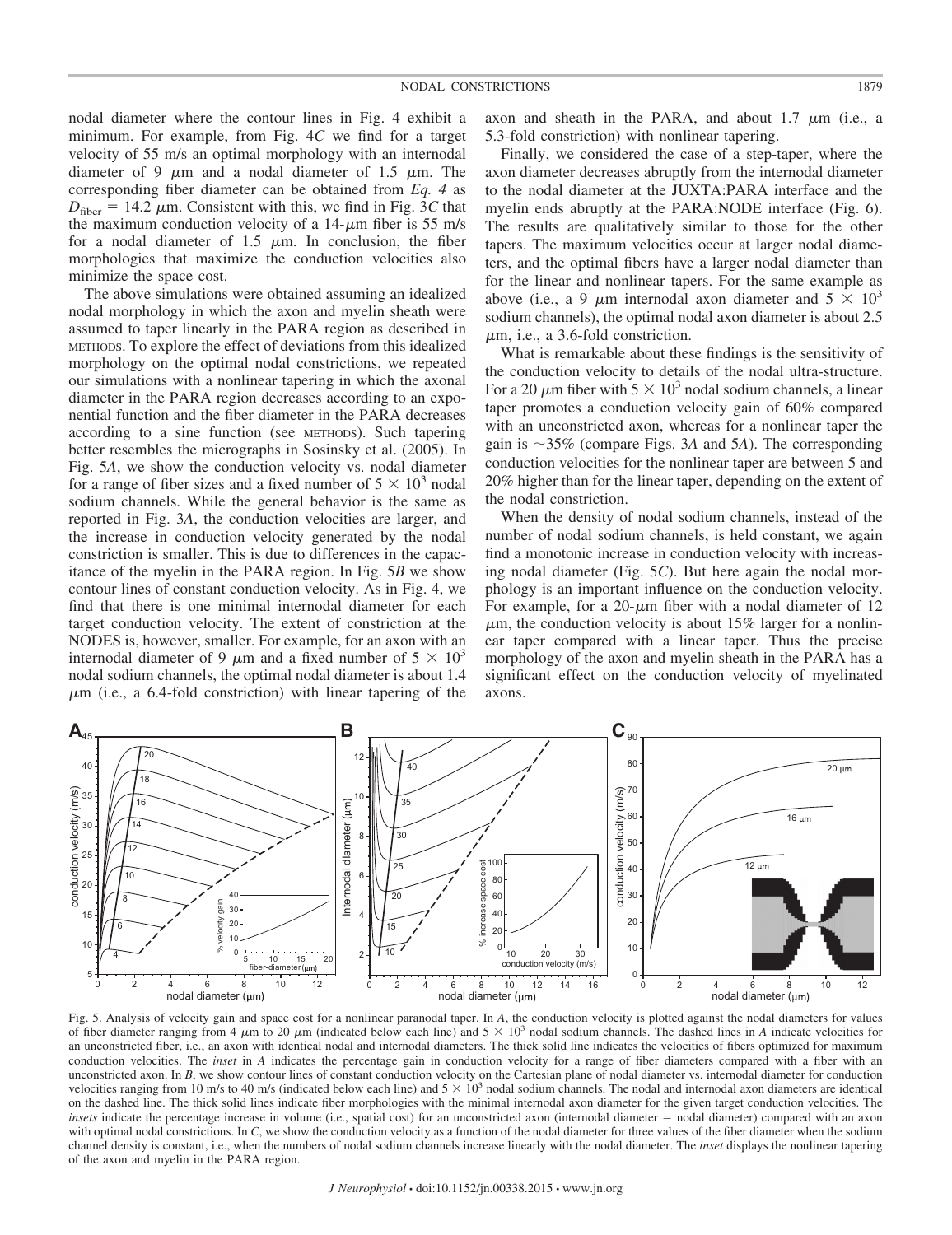

Fig. 6. Analysis of velocity gain and space cost for a steplike taper. In A, the conduction velocity is plotted against the nodal diameters for values of fiber diameter ranging from 4  $\mu$ m to 20  $\mu$ m (indicated below each line) and  $5 \times 10^3$  nodal sodium channels. The dashed lines in *A* indicate velocities for an unconstricted fiber, i.e., an axon with identical nodal and internodal diameters. The thick solid line indicates the velocities of fibers optimized for maximum conduction velocities. The *inset* in *A* indicates the percent gain in conduction velocity for a range of fiber diameters compared with a fiber with an unconstricted axon. In *B*, we show contour lines of constant conduction velocity on the Cartesian plane of nodal diameter vs. internodal diameter for conduction velocities ranging from 10 m/s to 40 m/s (indicated below each line) and  $5 \times 10^3$  nodal sodium channels. The nodal and internodal axon diameters are identical on the dashed line. The thick solid line indicates fiber morphologies with the minimal internodal axon diameter for the given target conduction velocities. The *inset* indicates the percentage increase in volume (i.e., spatial cost) for an unconstricted axon (internodal diameter = nodal diameter) compared with an axon with optimal nodal constrictions. In *C*, we show the conduction velocity as a function of the nodal diameter for three values of the fiber diameter when the sodium channel density is constant, i.e., when the numbers of nodal sodium channels increase linearly with the nodal diameter. The *inset* displays the steplike tapering of the axon and myelin in the PARA region.

In light of these findings on the sensitivity of the conduction velocity to the shape of the paranodal taper, we investigated if there was also any significant effect of altering the length of these regions. Generally speaking, the PARA region, where the myelin terminates, is considered to be on the order of a few micrometers, but in fact this varies (e.g., Okamura and Tsukita 1986). Thus we repeated our simulations with an extended PARA region length of  $8 \mu m$ , while still maintaining the same NODE-NODE separation (i.e., INTER length) of 1 mm. The behavior was qualitatively similar to that seen in Figs. 3–6, but for a given fiber diameter, the corresponding optimal nodal

diameters were about 15–20% higher. In Fig. 7*A*, we show the conduction velocity contours at three different conduction velocities for fibers with our standard  $4-\mu m$  paranodal length compared with fibers having an extended  $8-\mu m$  paranodal length. The percent increase in the optimal nodal diameters is higher for larger fibers.

Given the above findings for the axon and sheath morphology in the PARA region, we also investigated the effect of the slight axonal bulging that has been reported at nodes of Ranvier (Rydmark and Berthold 1983). In Fig. 7*B*, we compare the conduction velocity contour lines, now with



Fig. 7. Analysis of the effects of an extended PARA length or a nodal bulge. We show the contour lines of constant conduction velocity on the Cartesian plane of internodal diameter vs. nodal diameter for conduction velocities of 20 m/s, 30 m/s, and 50 m/s (indicated below each line) and  $1.5 \times 10^4$  nodal sodium channels. The nodal and internodal diameters are identical on the dotted line. The solid lines represent simulations in the presence of an extended PARA length (*A*) or a nodal bulge (*B*), while the dashed lines indicate simulations in their absence.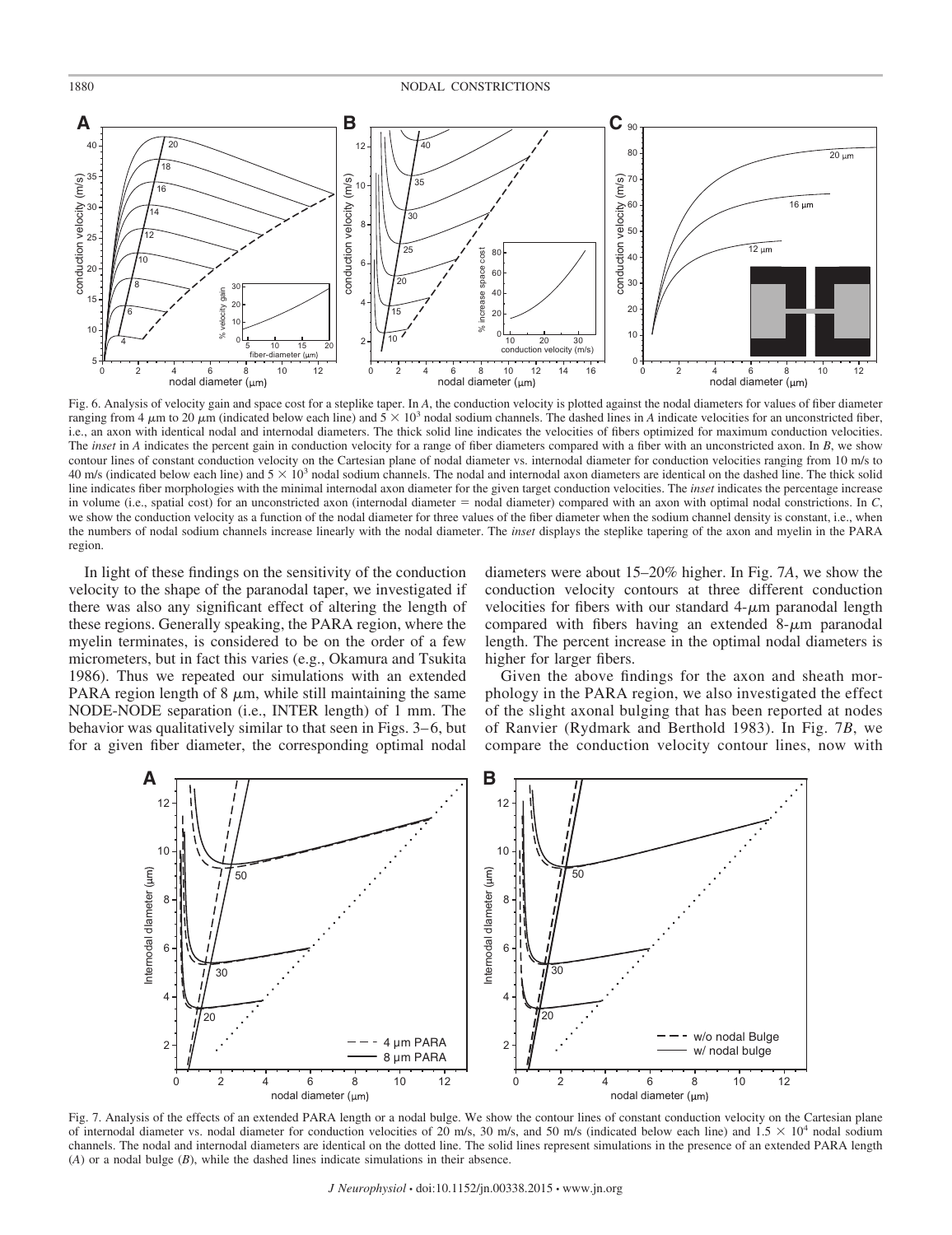

Fig. 8. Analysis of the effect of sodium channel number on the optimal fiber morphology. We show the computed lines of optimal fiber morphologies for a nonlinear tapering of the axon and myelin sheath in PARA (see *inset* Fig. 5*C*) and  $5 \times 10^3$  (dot-dashed line),  $1.5 \times 10^4$  (dashed line), and  $2.5 \times 10^4$  (solid line) nodal sodium channels.

and without a nodal bulge, and find that nodal bulging has an effect similar to that seen when extending the length of the PARA regions, although smaller in magnitude.

In the above simulations, we held the number of sodium channels at the NODES constant when we varied nodal and internodal diameter, but in reality we fully expect that the number will increase with increasing nodal surface area. Therefore, we investigated how the optimal node designs discussed above depend on the number of nodal sodium channels. In Fig. 8, we show the lines of optimal design for  $5 \times 10^3$ sodium channels (dot-dashed line),  $1.5 \times 10^4$  sodium channels (long dashed line) and  $2.5 \times 10^4$  sodium channels (solid line) for a nonlinear-tapering arrangement. The similarity in the slopes of these lines indicates that the optimal extent of nodal constriction is not very sensitive to the number of sodium channels. This suggests that an increase in nodal sodium channel number with increasing axonal caliber would not be expected to change the optimal morphological design of these fibers significantly.

We then compared our optimal designs with "real" myelinated fibers. We used the experimental data of Rydmark (1981) for nodal and internodal diameters in axons of dorsal and ventral cat spinal nerve roots, plotted in Fig. 9*A*. While there is scatter in the data, in both cases the data can be fitted well with a linear regression line. This shows that the linear relationship between nodal and internodal diameter seen for the optimal fiber morphologies in our simulations is also observed in real axons.

We note that the slope of the lines relating nodal and internodal diameter in Fig. 9*A* are different in dorsal nerve roots (which are composed of sensory axons) and ventral nerve roots (which are composed of motor axons). In view of the insensitivity of the optimal fiber designs with respect to numbers of ion channels and the sensitivity of these designs to the nodal and paranodal morphology, we investigated whether these differences could be accounted for by differences in the morphology of the paranodal regions. The results are shown in Fig. 9*B*. The slope of the line representing the optimal fiber design is largest for a linear taper (left-most solid/dashed lines), and smallest for an abrupt steplike taper (right-most solid/dashed lines), with the slopes for a nonlinear tapering design somewhere in between (middle solid/dashed lines). As shown above, for each tapering morphology the slope was lower for  $8-\mu$ m-long PARA regions (solid lines) than for



Fig. 9. Comparison of actual and predicted fiber morphologies. In A, we show morphological data for feline dorsal spinal nerve root (squares) and ventral spinal nerve root (circles) extracted from Figs. 1 and 2 of Rydmark (1981). In *B*, we show the computed lines of optimal fiber morphologies for a linear tapering of the axon and myelin sheath in the PARA region (*left-most* solid/dashed lines), for a nonlinear tapering (*middle* solid/dashed lines), and for an abrupt steplike narrowing of the axon and myelin sheath at the JUXTA:PARA interface (*right-most* solid/dashed lines). The dashed lines represent fibers having a 4- $\mu$ m PARA region length, and the solid lines represent fibers having an extended 8- $\mu$ m PARA region length. The arrows indicate the corresponding tapering method used.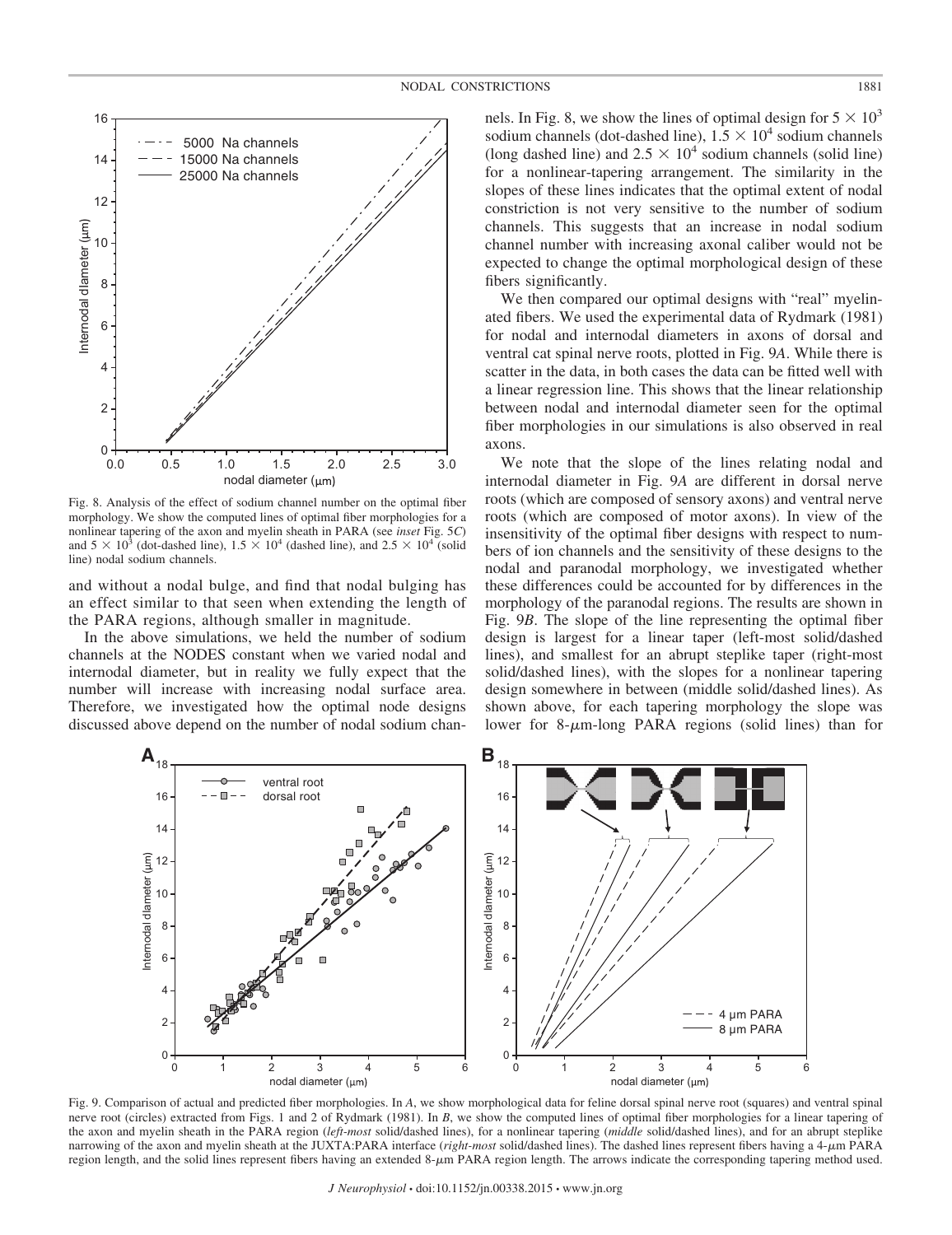4- $\mu$ m-long PARA regions (dashed lines). Moreover, the range of these slopes (about 2.6-fold) is more than the difference between the dorsal and ventral nerve root axons (about 1.4 fold). Thus the difference in the slope of the linear relation between nodal and internodal diameter for dorsal and ventral nerve roots could be explained by differences in local structure of the axons and their myelin sheaths near the nodes of Ranvier without changing the number of required nodal sodium channels.

While the above analysis indicates that the optimal fiber morphology at nodal constrictions is relatively insensitive to changes in the number of sodium channels, increasing the number of sodium channels does increase the axonal conduction velocity. Thus we investigated how many additional nodal sodium channels would be required to match the effect of nodal constrictions. In Fig. 10*B*, we plot the internodal axon diameter required to generate a conduction velocity of 25 m/s vs. nodal sodium channel number for axons with no nodal constrictions ("uniform cable"; *top* curve) and for axons with optimal nodal constrictions ("constricted cable"; *bottom* curve). The horizontal difference between the two curves represents the number of additional channels needed for a given axon diameter (vertical axis). For example, for an internodal diameter of  $7 \mu m$ , an axon with no nodal constrictions would require 3,900 nodal sodium channels in addition to the 5,000 channels for the optimal cable, an increase of 76%. For smaller fibers, the horizontal distance between the curves increases, indicating



Fig. 10. Analysis of the number of additional nodal sodium channels required to match the conduction velocity gains resulting from optimal nodal constrictions. A: the conduction velocity of a 20  $\mu$ m fiber (12.9  $\mu$ m internodal diameter) is plotted vs. the number of nodal sodium channels for an optimal (constricted) cable and an unconstricted (uniform) cable. For a specified conduction velocity (vertical axis), the horizontal distance between the two curves represents the number of additional sodium channels needed for the uniform cable. *B*: the necessary internodal diameter for a conduction speed of 25 m/s is shown as a function of the number of nodal sodium channels for the optimal cable and the uniform cable. For a specified internodal diameter (vertical axis), the horizontal distance between the curves represents the number of additional sodium channels needed for the uniform cable to conduct with the same speed of 25 m/s.

that more additional channels are required to attain the same conduction velocity. To address how the required number of additional channels depends on the target conduction velocity, we plot in Fig. 10*A* the conduction velocity vs. the number of nodal sodium channels for an axon with an internodal diameter of 12.9  $\mu$ m and optimal nodal constrictions ("constricted cable"; *top* curve) or no nodal constrictions ("uniform cable"; *bottom* curve). As above, the horizontal distance between the curves depicts the numbers of additional channels required for an axon with no nodal constrictions to generate the same conduction velocity. For example, 6,000 additional channels are needed for a conduction velocity of about 45 m/s, an increase of 120%. At larger conduction velocities, the horizontal distance between the curves increases, indicating that even more sodium channels are required to attain the same conduction velocity. Thus, in addition to increasing the conduction velocity for a given internodal axon diameter, nodal constrictions also reduce substantially the number of required sodium channels for a target conduction speed.

## **DISCUSSION**

The fact that myelinated axons in the peripheral nervous system are constricted at nodes of Ranvier has been recognized for more than a century (Cajal 1899; Hess and Young 1952), but only a few studies have addressed its physiological significance. Dun (1970) appears to have been the first to speculate that these constrictions may influence nerve conduction. Moore et al. (1978) investigated this using computational modeling and concluded that nodal conduction is insensitive to nodal constriction, but Halter and Clark (1993) showed that, when the detailed ultrastructure of nodes and their flanking regions is taken into account, nodal constrictions are predicted to increase axonal conduction velocity for a given fiber diameter, and there is an optimal extent of constriction at which the conduction velocity is maximal. However, as we noted in the Introduction, the latter study did not reveal the sole influence of nodal morphology on conduction velocity because the number of nodal sodium channels was varied linearly with nodal diameter.

In the present study, we extended the analysis of Halter and Clark by investigating the influence of nodal morphology on conduction velocity for a fixed number of sodium channels per node. We confirmed that for any given axon there is an optimal extent of nodal constriction that minimizes the internodal caliber required to achieve a give target velocity, and we found that this is relatively insensitive to the number of sodium channels. However, in contrast to Halter and Clark (1993), these finding were independent of assumptions about the size and the organization of the periaxonal space. For nodal diameters larger or smaller than the optimal value, the conduction velocity decreased. While linear cable theory (Koch 2004) does not apply directly to heterogeneous cables, it suggests that the cause of this decrease may be an increase in nodal capacitance because conduction velocity is inversely proportional to membrane capacitance (for a recent review on axon physiology, see Debanne et al. 2011). We verified this assertion through computer simulations for a nodal capacitance held artificially constant as we increased the nodal diameter (data not shown).

To explore the benefit of nodal constrictions for axonal physiology, we compared the conduction velocities of fibers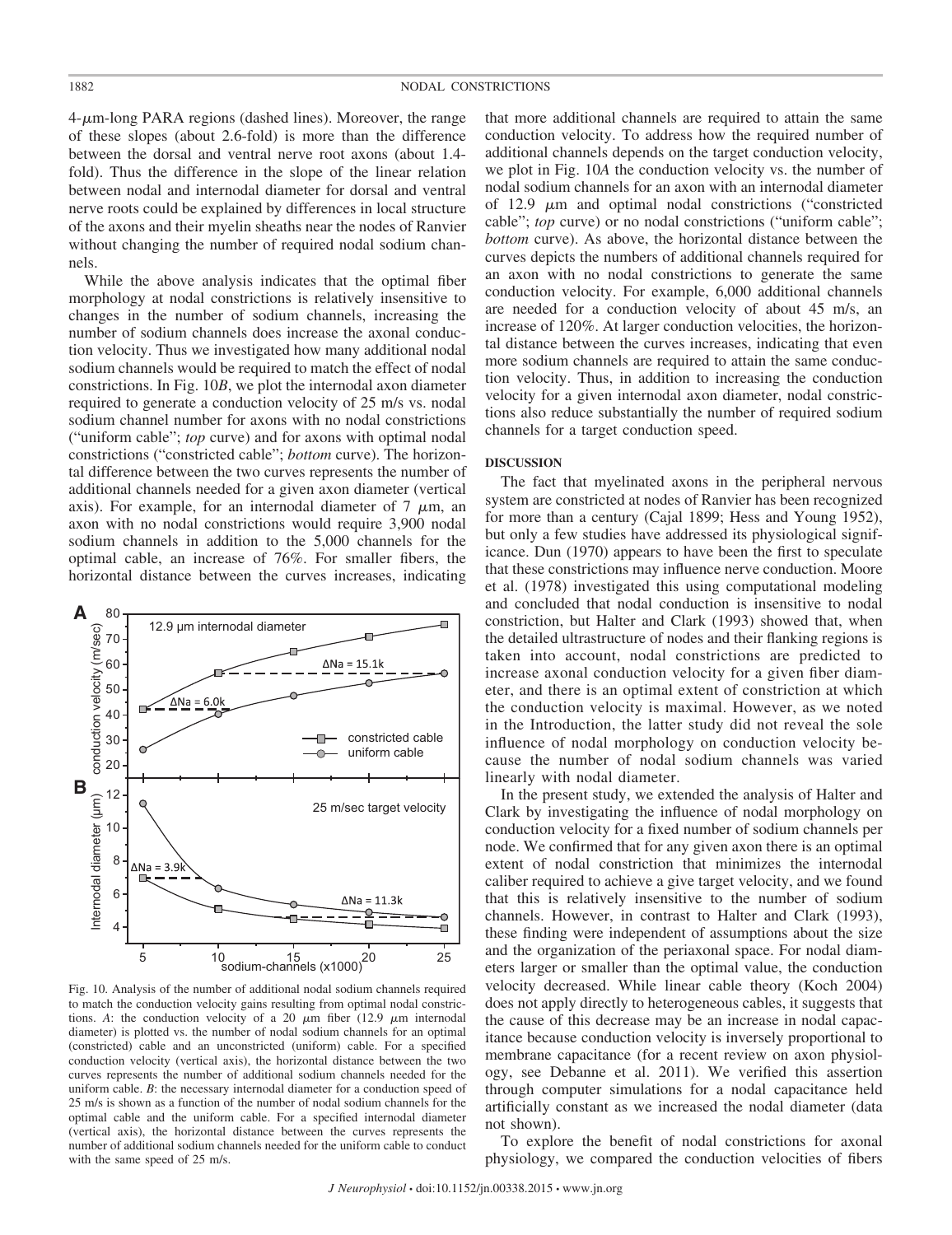with optimal nodal constrictions to the conduction velocities of fibers with the same internodal diameter but with no nodal constrictions. The difference between these two conduction velocities represents the conduction velocity "gain" attributable to the nodal constriction. We found that the gain in conduction velocity increased with increasing fiber diameter and could be very substantial. The magnitude of the gain in conduction velocity depended on the number of nodal sodium channels, i.e., for small numbers of sodium channels, we found a larger gain in conduction velocity. Hence, nodal constrictions have the greatest benefit for the largest axons with low numbers of nodal sodium channels.

The longest axons in the peripheral nervous system can represent more than 99.9% of the neuronal cytoplasmic volume (Cleveland 1996), and thus axons can represent a major metabolic drain on neuronal metabolism. While one effect of axonal constriction at nodes of Ranvier is to increase the axonal conduction velocity, our analyses highlight another and perhaps even more important benefit, which is to minimize the fiber volume. In this way, nodal constrictions reduce the metabolic investment required to form and maintain their processes. Our analyses indicate that this cost reduction is realized in multiple ways, including a decrease in the volume of axonal cytoplasm (due to a decrease in the internodal axon caliber required to attain a given target conduction velocity), a corresponding decrease in myelin sheath thickness (due to the constant ratio between axon diameter and the myelin sheath thickness; see *Eq. 4*), and a decrease in the number of nodal sodium channels (due to the decrease in nodal volume).

Remarkably, the curves of all optimal fiber morphologies corresponding to a fixed given number of sodium and potassium channels showed a linear relationship within the accuracy of our computations (see solid lines in Fig. 4, *A*–*C*, and Fig. 5*B*). Each point on these straight lines represents an optimal fiber morphology, but for a different target conduction velocity. While the linearity held over a wide range of numbers of nodal sodium channels (as far as tested), the slopes of the lines changed only slightly (see Fig. 8). Such a linear relationship between internodal and nodal diameter has also been shown in experimental studies (Rydmark 1981), as shown in Fig. 9*A*. It is not valid to compare our simulations directly with this experimental data because we do not know that our model faithfully describes the precise morphology and physiology in those axons, but it is nonetheless noteworthy that the slopes are comparable (compare Figs. 9*A* and 9*B*). In other words, the extent of nodal constriction in real axons ( $\sim$ 2- to 4-fold, based on the slopes in Fig. 8*A*) is similar to the optimum constrictions predicted by our model  $(\sim 2$ - to 6-fold, depending on the paranodal geometry). Thus, while we cannot say that the nodal morphology in real axons is optimal, we can say that real axons appear to follow the general design principles predicted by our model.

We noted in the RESULTS that the slope of the linear relationship between the internodal and nodal diameter in the data of Rydmark and Berthold (Rydmark 1981) was different for axons in dorsal roots compared with ventral roots. While such differences in slope could in principle result from (large) differences in the numbers of nodal sodium channels in these axons, there could be other factors. We thus investigated factors that influence the slopes of the lines of optimal fiber morphology in our computational model. The optimal mor-

phologies were sensitive to the choice of nodal capacitance (data not shown), but this was determined by the specific capacitance of the membrane only, which is not expected to vary much. However, the optimal morphologies were also very sensitive to the precise geometry of the axon and myelin taper in the paranodal region, which could well vary considerably. For example, while the relationship between the nodal and internodal diameters of the optimal fiber designs was linear for all tapering morphologies examined, the slopes were  $\sim$ 100 – 130% greater for the linear tapers compared with the steplike tapers, and  $\sim 50\%$  greater for the nonlinear tapers (Fig. 9*B*). This sensitivity results from the fact that the characteristic time constant associated with the effective paranodal capacitance is determined by the geometry of the entire paranodal structure, and this influences the voltage experienced by the sodium channels concentrated in the node. Thus it is possible that the difference in the slope of internodal vs. nodal diameter between axons in dorsal and ventral roots noted above was due to differences in the morphology of the axon and sheath flanking the node. A detailed ultrastructural mapping of the morphology and electrical parameters of nodes and paranodes in dorsal and ventral nerve roots would be required to test this hypothesis.

To summarize, we conclude that the constriction of myelinated axons at nodes of Ranvier is a biological adaptation to minimize fiber caliber for a given target conduction velocity. The fact that these constrictions can influence fiber caliber so dramatically is quite remarkable in view of the short length of the nodal and paranodal regions (a few  $\mu$ m) compared with the long length of internodes, which can exceed  $1,000 \mu m$  for large axons. The significance of reducing fiber caliber is that it reduces the metabolic cost to the neuron for axonal growth and maintenance, in addition to reducing overall body volume. The metabolic cost is realized not just by a reduction in the number of channels and pumps required to maintain the membrane potential and excitability of the axon, but also by a reduction in the myriad cellular processes that are required to support axonal cytoplasm and their myelinating cells. Thus nodal constrictions can have significant selective benefits for organisms that myelinate their axons.

#### **GRANTS**

This work was supported by collaborative National Science Foundation Grants IOS 1146809 and IOS 1146789 to A. Brown and P. Jung.

#### **DISCLOSURES**

No conflicts of interest, financial or otherwise, are declared by the author(s).

#### **AUTHOR CONTRIBUTIONS**

Author contributions: C.J., W.R.H., A.B., and P.J. conception and design of research; C.J. performed experiments; C.J. analyzed data; C.J., W.R.H., and P.J. interpreted results of experiments; C.J. prepared figures; C.J. and P.J. drafted manuscript; C.J., W.R.H., A.B., and P.J. edited and revised manuscript; C.J., W.R.H., A.B., and P.J. approved final version of manuscript.

#### **REFERENCES**

**Arroyo EJ, Scherer SS.** On the molecular architecture of myelinated fibers. *Histochem Cell Biol* 113: 1–18, 2000.

**Basser PJ, Roth BJ.** Stimulation of a myelinated nerve axon by electromagnetic induction. *Med Biol Eng Comput* 29: 261–268, 1991.